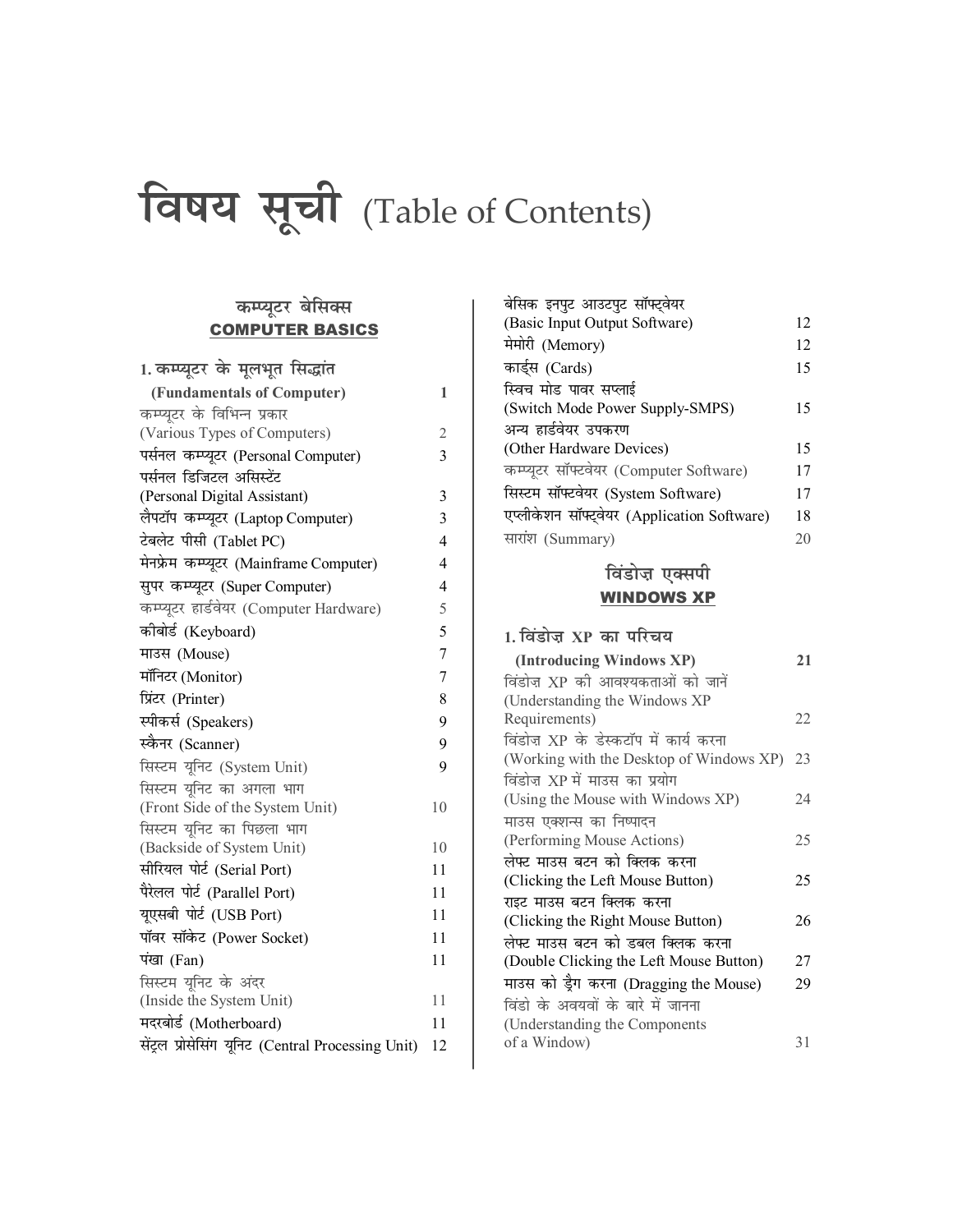#### **vi** कम्प्यूटर एप्लीकेशन्स <sub>———————————————————————————</sub>

| मेन्यू बार (Menu Bar)                                          | 33 |
|----------------------------------------------------------------|----|
| विंडो XP क्विट करना (Quitting Window XP)                       | 37 |
| सारांश (Summary)                                               | 38 |
| 2. विंडोज़ XP शुरू करना                                        |    |
| (Starting Windows XP)                                          | 39 |
| डेस्कटाप का परिचय (Getting Familiar                            |    |
| with the Desktop)                                              | 40 |
| डेस्कटॉप से आइकन खोलना                                         |    |
| (Opening an Icon from the Desktop)                             | 41 |
| स्टार्ट बटन से प्रोग्राम शुरू करना (Starting                   |    |
| a Program through the Start Button)                            | 42 |
| एक विंडो से दूसरे विंडो में जाना                               |    |
| (Moving from one Window to Another)                            | 43 |
| विंडो को स्क्रीन आकार में विस्तृत करना                         |    |
| (Enlarging a Window to Screen Size)                            | 44 |
| विंडो को इसकी पूर्व स्थिति में लाना                            |    |
| (Reverting a Window to its Previous Size)                      | 45 |
| विंडो को टॉस्कबार आकार में करना                                |    |
| (Reducing a Window to Taskbar Button)                          | 45 |
| किसी विंडो को इसके टॉस्कबार बटन का                             |    |
| प्रयोग कर खोलना (Opening a Window<br>using its Taskbar Button) | 46 |
| विंडो का आकार सुविधानुसार व्यवस्थित करना                       |    |
| (Adjusting the Window Size Freely)                             | 46 |
| विंडो बंद करना (Closing a Window)                              | 47 |
| किसी प्रोग्राम के लिए शॉर्टकट सृजित करना                       |    |
| (Creating a Shortcut for a Program)                            | 48 |
| शार्टकट आइकन को हटाना या विलोप करना                            |    |
| (Deleting Shortcut Icon)                                       | 51 |
| रिसाइकिल बिन का कंटेंट हटाना                                   |    |
| (Deleting the Content of the Recycle Bin)                      | 51 |
| विंडोज़ XP से बाहर आना                                         |    |
| (Quitting Window XP)                                           | 52 |
| सारांश (Summary)                                               | 52 |
| 3. विंडोज़ एक्सप्लोरर                                          |    |
| (Windows Explorer)                                             | 53 |
| वर्डपैड एप्लीकेशन खोलना (Opening                               |    |
| the Wordpad Application)                                       | 54 |
| वर्डपैड डॉक्यूमेंट में कार्य करना                              |    |
| (Working with WordPad Document)                                | 55 |
| डॉक्यूमेंट सुरक्षित करना (Saving the Documents)                | 57 |
| फाइल को प्रिंट करना (Printing a File)                          | 58 |
|                                                                |    |

| फाइल के सेलेक्टेड पेजों को प्रिंट करना      |    |
|---------------------------------------------|----|
| (Printing Selected Pages of Your File)      | 59 |
| फाइल के समस्त पेजों को प्रिंट करना          |    |
| (Printing all the Pages of Your File)       | 60 |
| प्रिंटर इंस्टॉल (स्थापित करना) करना         |    |
| (Installing the Printer)                    | 60 |
| डॉक्यूमेंट बंद करना (Closing the Documents) | 62 |
| विंडोज़ एक्सप्लोरर का विवेचन                |    |
| (Explaining Windows Explorer)               | 63 |
| विंडोज़ एक्सप्लोरर में काम करना             |    |
| (Working with Windows Explorer)             | 65 |
| आइकन खोलना (Opening an Icon)                | 65 |
| लोकल डिस्क (C:) विंडो खोलना                 |    |
| (Opening the Local Disk (C:) Windows)       | 66 |
| फाइलों एवं फोल्डरों के साथ कार्य करना       |    |
| (Working with Files and Folders)            | 67 |
| फोल्डर खोलना एवं बंद करना                   |    |
| (Opening and Closing a Folder)              | 68 |
| फाइल खोलना एवं बंद करना                     |    |
| (Opening and Closing a File)                | 69 |
| नया फोल्डर सृजित करना                       |    |
| (Creating a New Folder)                     | 70 |
| फाइल को कॉपी करना (Copying a File)          | 71 |
| फाइलों को नया नाम देना (Renaming a File)    | 72 |
| फोल्डर को कॉपी करना (Copying a Folder)      | 73 |
| फोल्डर को नया नाम देना (Renaming a Folder)  | 74 |
| फाइल मूव करना (Moving a File)               | 75 |
| फोल्डर मूव करना (Moving a Folder)           | 77 |
| फाइल हटाना (Deleting a File)                | 78 |
| रिसाइकल बिन खाली करना                       |    |
| (Emptying the Recycle Bin)                  | 79 |
| विंडोज एक्सप्लोरर बंद करना एवं विंडोंज      |    |
| से बाहर आना (Closing Windows                |    |
| <b>Explorer and Quitting Windows)</b>       | 80 |
| सारांश (Summary)                            | 80 |
|                                             |    |

#### इंटरनेट एवं आउटलुक एक्सप्रेस INTERNET AND OUTLOOK EXPRESS

| 1. इंटरनेट एवं आउटलुक एक्सप्रेस      |    |
|--------------------------------------|----|
| का परिचय (Introduction to            |    |
| <b>Internet and Outlook Express)</b> | 81 |
| इंटरनेट एक्सपलोर करना                |    |
| (Exploring Internet)                 |    |
|                                      |    |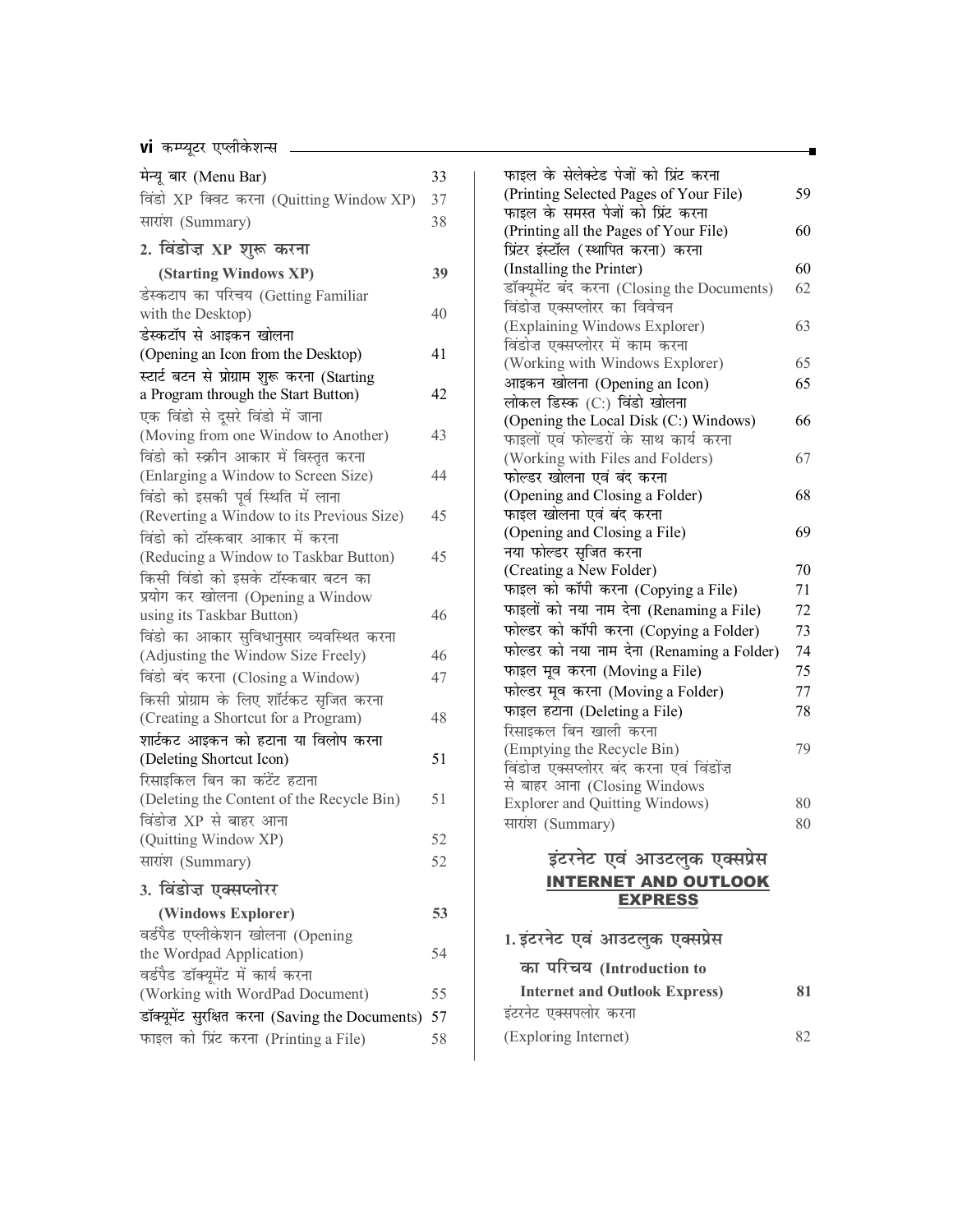| 82<br>83 |
|----------|
|          |
|          |
|          |
| 83       |
| 84       |
|          |
| 84       |
|          |
| 85       |
| 85       |
|          |
| 86       |
|          |
| 87       |
|          |
| 91       |
| 91       |
| 92       |
| 93       |
| 95       |
|          |
| 97       |
|          |
| 107      |
|          |
| 109      |
|          |
| 110      |
| 112      |
|          |
| 116      |
|          |
| 117      |
|          |
| 117      |
|          |
| 118      |
|          |
| 118      |
|          |
| 119      |
|          |

| इंटरनेट से विच्छेद करना       |     |
|-------------------------------|-----|
| (Disconnecting from Internet) | 120 |
| सारांश (Summary)              | 120 |

# **माइक्रोसॉफ्ट** वर्ड

### MICROSOFT WORD

| 1. एमएस वर्ड 2007 एक्सपलोर करना          |     |
|------------------------------------------|-----|
| (Exploring MS Word 2007)                 | 121 |
| एमएस वर्ड 2007 शुरू करना                 |     |
| (Starting MS Word 2007)                  | 122 |
| एमएस वर्ड 2007 का प्रथम विचार            |     |
| (First View of MS Word 2007)             | 123 |
| क्विक एक्सेस टूलबार तक पहुंचना और        |     |
| उसे कस्टमाइज करना (Accessing and         |     |
| <b>Customizing Quick Access Toolbar)</b> | 124 |
| टाइटल बार (Title Bar)                    | 124 |
| मिनीमाइज/मैक्सीमाइज/क्लोज बटन्स          |     |
| (Minimize/Maximize/Close Buttons)        | 125 |
| टैब्स (Tabs)                             | 125 |
| होम टैब (Home Tab)                       | 126 |
| इंसर्ट टैब (Insert Tab)                  | 126 |
| पेज लेआउट टैब (Page Layout Tab)          | 127 |
| रेफ्रेन्सिज टैब (References Tab)         | 128 |
| मेलिंग टैब्स (Mailing Tab)               | 129 |
| रिब्यू टैब (Review Tab)                  | 130 |
| व्यू टैब (View Tab)                      | 131 |
| एमएस वर्ड 2007 वर्कस्पेस                 |     |
| (The MS Word 2007 Workspace)             | 132 |
| रूलर्स (Rulers)                          | 133 |
| स्क्रॉल बार्स (Scroll Bars)              | 133 |
| स्टेटस बार (डाक्यूमेंट स्टेटस एवं जूमिंग |     |
| आप्शन्स) (Status Bar (Document Status    |     |
| and Zooming Options)                     | 134 |
| एमएस वर्ड 2007 के विकल्पों के विषय में   |     |
| (About MS Word 2007 Options)             | 134 |
| डाक्यूमेंट को बंद करना                   |     |
| (Closing the Documents)                  | 135 |
| एमएस वर्ड 2007 से बाहर आना               | 136 |
| (Exiting from MS Word 2007)              |     |
| सारांश (Summary)                         | 136 |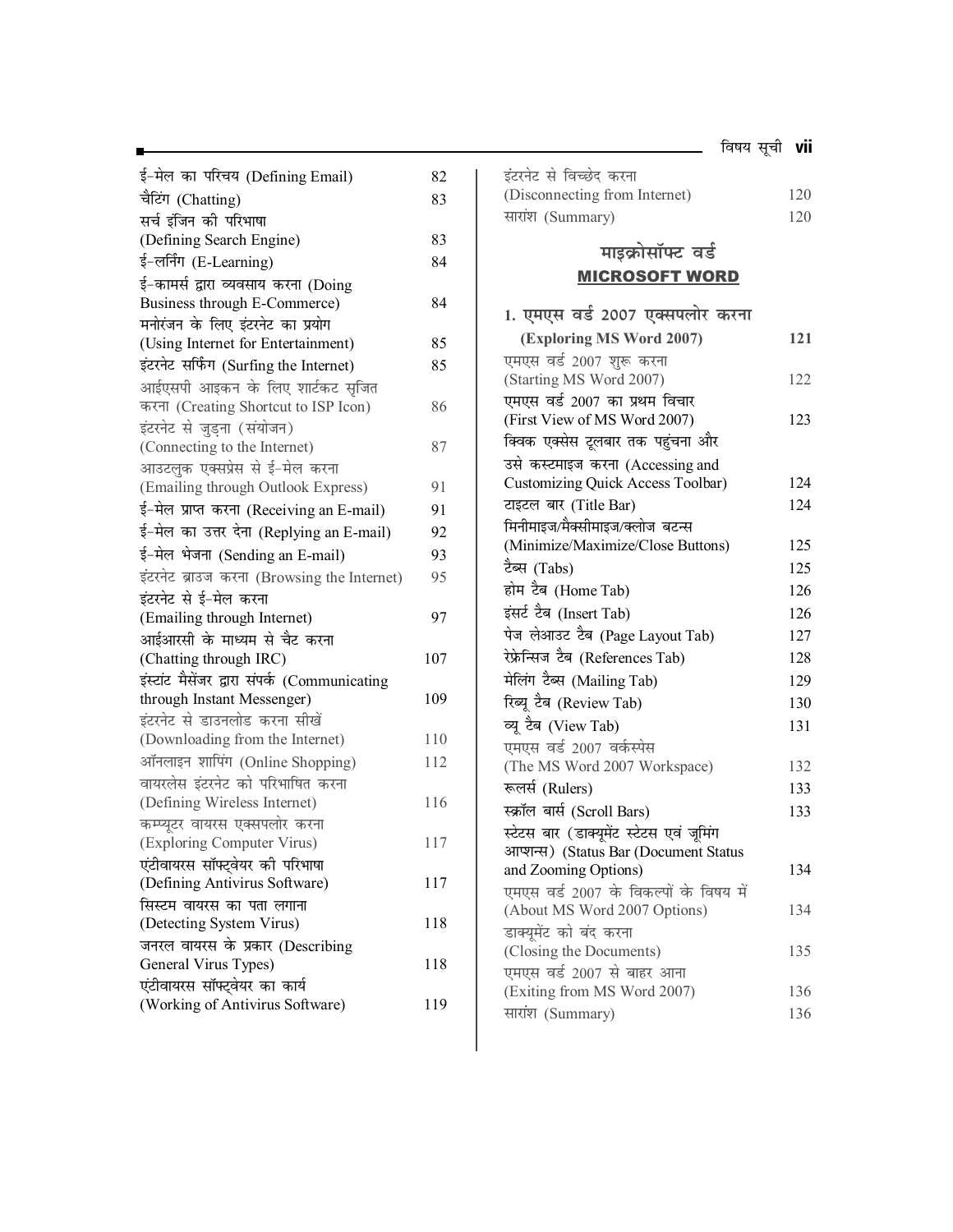**viii** dEI;wVj ,IyhosQ'kUl

| 2. प्रथम डाक्यूमेंट तैयार करना                                            |     | टेक्स्ट का फं            |
|---------------------------------------------------------------------------|-----|--------------------------|
|                                                                           |     | (Changing                |
| (Preparing the First Document)                                            | 137 | हेडिंग सृजित             |
| डाक्यूमेंट तैयार करने से पहले विचारण<br>योग्य तथ्य (Considerations before |     | पैराग्राफ के '           |
| Preparing a Document)                                                     | 139 | (Working v               |
| पेज मार्जिन्स सेट करना                                                    |     | पैराग्राफ की             |
| (Setting the Page Margins)                                                | 139 | (Aligning c              |
|                                                                           |     | पैराग्राफ इंडेंटे        |
| डाक्यूमेंट का आकार सेट करना                                               | 139 | (Working \               |
| (Setting the Size of the Document)                                        |     | पैराग्राफ में स          |
| पेज का ओरिएंटेशन सेट करना                                                 | 140 | (Working v               |
| (Setting the Orientation of the Page)                                     |     | बलेट एवं नं              |
| टेक्स्ट का फॉन्ट एवं फॉन्ट साइज चुनना                                     |     | (Working v               |
| (Selecting the Font and Font Size of the Text) 140                        |     | बुलेट वाली '             |
| डाक्यूमेंट का आकार, मार्जिन एवं ओरिएंटेशन सेट                             |     | (Preparing               |
| करना (Setting Size, Margin, and                                           |     | टेक्स्ट एवं पै           |
| Orientation of a Document)                                                | 140 | करना (Add                |
| पेज साइज सेट करना                                                         |     | and Paragra              |
| (Setting the Page Size)                                                   | 140 | टेक्स्ट को बो            |
| पेज साइज कस्टोमाइज करना                                                   |     | (Making To               |
| (Customizing the Page Size)                                               | 141 | टेक्स्ट का क             |
| मार्जिन सेट करना (Setting Margins)                                        | 142 | हाइलाइट कर<br>Text and H |
| मर्जिन्स को कस्टोमाइज करना                                                |     | पैराग्राफ में ब          |
| (Customizing the Margins)                                                 | 143 | Border and               |
| ओरिएंटेशन सेट करना (Setting Orientation)                                  | 144 | टेबल प्रविष्ट            |
| टेक्स्ट टाइप करना (Typing the Text)                                       | 145 | रो एवं कालग              |
| टाइप करते समय विशेष करेक्टर्स                                             |     | (Setting Ro              |
| प्रविष्ट करना (Entering Special                                           |     | टेबल में सूच             |
| Characters While Typing)                                                  | 145 | (Adding In:              |
| सिंबल (चिहन) प्रवेश करना                                                  |     | रो एवं कॉलग              |
| (Inserting a Symbol)                                                      | 146 | (Inserting F             |
| इक्वेशन प्रविष्ट करना (Inserting an Equation)                             | 148 | डाक्यूमेंट सेव           |
| इक्वेशन लिखना (Writing an Equation)                                       | 149 | एम एस वर्ड               |
| हाईपरलिंक के साथ कार्य करना                                               |     | सेव करना ('              |
| (Working with a Hyperlink)                                                | 150 | <b>Word 2007</b>         |
| हाइपरलिंक को वेब पेज से जोड़ना                                            |     | काम्पेटिबिली             |
| (Linking a Hyperlink to a Webpage)                                        | 150 | करना (Savi               |
| किसी विद्यमान डाक्यूमेंट से कोई डॉक्यूमेंट                                |     | Compatibil               |
| जोड़ना (Linking a Document to an                                          |     | डाक्यूमेंट प्रिंत        |
| <b>Existing Document)</b>                                                 | 152 | डॉक्यूमेंट का            |
| हाइपरलिंक एडिट करना एवं हटाना                                             |     | (Getting a I             |
| (Editing and Removing Hyperlink)                                          | 152 | सेटिंग प्रिंटिंग         |
| फॉन्ट का प्रकार एवं साइज बदलना                                            |     | डाक्यूमेंट बंद           |
| (Selecting Fonts for Text)                                                | 153 | सारांश (Sun              |
|                                                                           |     |                          |

| टेक्स्ट का फॉन्ट साइज बदलना                       |     |
|---------------------------------------------------|-----|
| (Changing the Font Size of Text)                  | 155 |
| हेडिंग सृजित करना (Creating Headings)             | 157 |
| पैराग्राफ के साथ कार्य करना                       |     |
| (Working with a Paragraph)                        | 158 |
| पैराग्राफ की एलाइनिंग                             |     |
| (Aligning of a Paragraph)                         | 158 |
| पैराग्राफ इंडेंटेशन का कार्य करना                 |     |
| (Working With Paragraph Indentation)              | 159 |
| पैराग्राफ में स्पेसिंग का कार्य करना              |     |
| (Working with Spacing in a Paragraph)             | 162 |
| बलेट एवं नंबर सहित लिस्ट सेट करना                 |     |
| (Working with Bulleted and Numbered Lists) 165    |     |
| बुलेट वाली लिस्ट तैयार करना                       |     |
| (Preparing a Bulleted List)                       | 165 |
| टेक्स्ट एवं पैराग्राफ में विशिष्टता का समावेश     |     |
| करना (Adding Emphasis to Text                     |     |
| and Paragraph)                                    | 171 |
| टेक्स्ट को बोल्ड, इटालिक या अंडरलाइन करना         |     |
| (Making Text Bold, Italic and Underline)          | 171 |
| टेक्स्ट का कलर बदलना एवं टेक्स्ट को               |     |
| हाइलाइट करना (Changing the Color of               |     |
| Text and Highlighting the Text)                   | 172 |
| पैराग्राफ में बार्डर एवं शेडिंग जोड़ना (Adding    |     |
| Border and Shading to a Paragraph)                | 175 |
| टेबल प्रविष्ट करना (Inserting a Table)            | 177 |
| रो एवं कालम सेट करना                              |     |
| (Setting Row and Column)                          | 177 |
| टेबल में सूचना जोड़ना                             |     |
| (Adding Information to the Table)                 | 180 |
| रो एवं कॉलम प्रविष्ट करना                         |     |
| (Inserting Rows and Columns)                      | 181 |
| डाक्यूमेंट सेव करना (Saving the Document)         | 184 |
| एम एस वर्ड 2007 फारमेट में डाक्यूमेंट             |     |
| सेव करना (Saving a Document in MS                 |     |
| Word 2007 Format)                                 | 184 |
| काम्पेटिबिलीटी मोड में डाक्यूमेंट सेव             |     |
| करना (Saving the Document in                      |     |
| Compatibility Mode)                               | 185 |
| डाक्यूमेंट प्रिंट करना (Printing the Document)    | 186 |
| डॉक्यूमेंट का प्रिंट प्रिव्यू प्राप्त करना        |     |
| (Getting a Print Priview of the Document)         | 186 |
| सेटिंग प्रिंटिंग ऑप्शन (Setting Printing Options) | 189 |
| डाक्यूमेंट बंद करना (Closing the Document)        | 190 |
| सारांश (Summary)                                  | 190 |
|                                                   |     |

 $\overline{\phantom{a}}$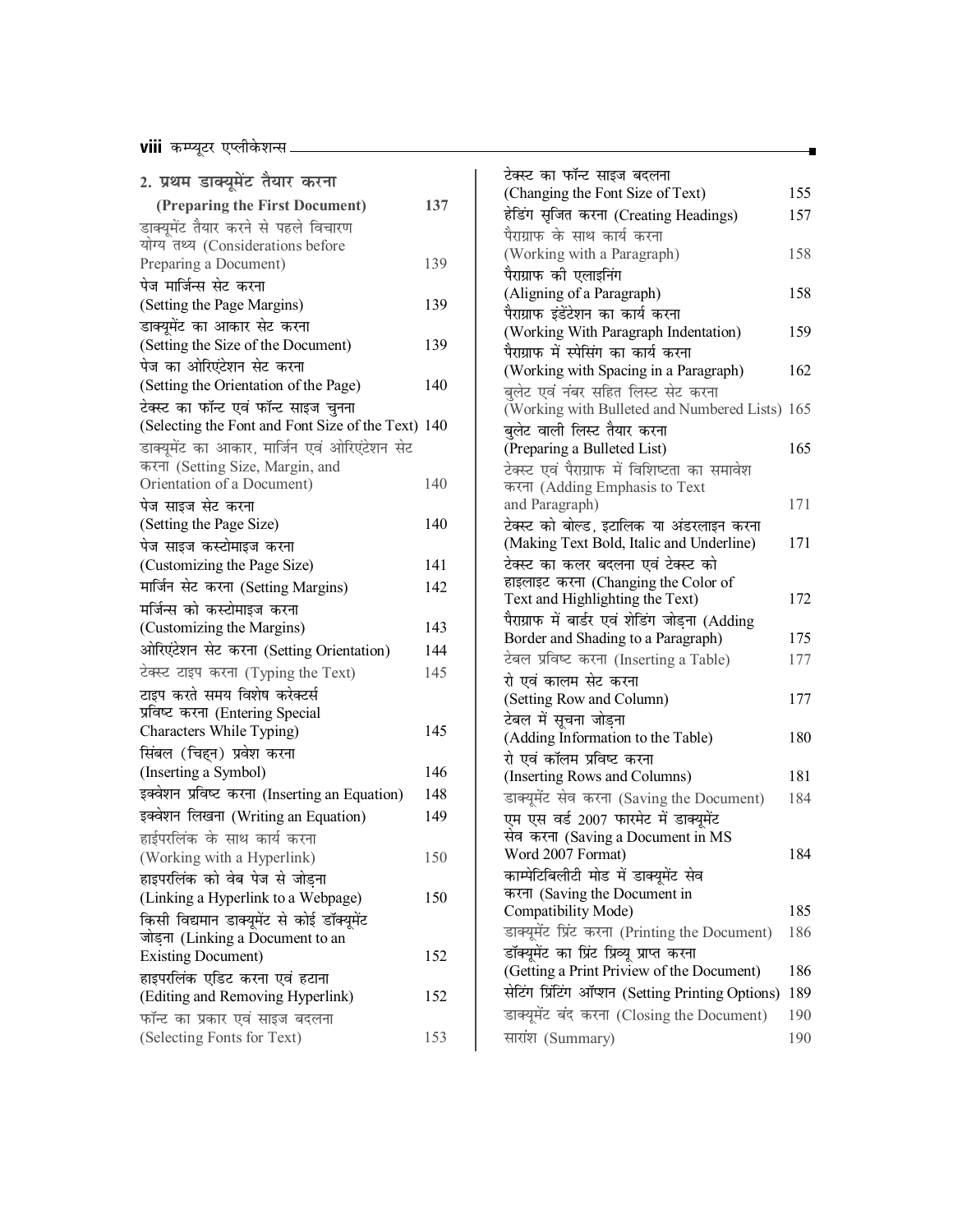| 3. डाक्यूमेंट का संपादन                                                     |     |
|-----------------------------------------------------------------------------|-----|
| (Editing the Document)                                                      | 191 |
| टेक्स्ट ढूंढना एवं उसे बदलना                                                |     |
| (Finding and Replacing Text)                                                | 192 |
| डाक्यूमेंट में विशिष्ट टेक्स्ट के दृष्टांत                                  |     |
| को तलाशना (Find Instances of Specific                                       |     |
| Text in the Document)                                                       | 192 |
| टेक्स्ट को दूसरे टेक्स्ट से रिप्लेस करना                                    |     |
| (Replace Text with Another Text)                                            | 195 |
| डाक्यूमेंट में स्पेलिंग एवं ग्रामर की गलतियां                               |     |
| जांचना (Checking a Document for                                             |     |
| Spelling and Grammar Mistakes)                                              | 196 |
| स्पेलिंग एवं ग्रामर की गलतियां सही                                          |     |
| करना (Correcting Spelling and                                               |     |
| <b>Grammar Mistakes)</b>                                                    | 199 |
| कोश (थीसारस) सेलेक्ट करना                                                   |     |
| (Selecting a Thesaurus)                                                     | 202 |
| डाक्यूमेंट का अनुवाद करना                                                   |     |
| (Translating a Document)                                                    | 203 |
| सारांश (Summary)                                                            | 206 |
| 4. फॉर्म लेटर, ई-मेल मैसेज एवं लेबल                                         |     |
| सृजित करना (Creating Form                                                   |     |
| Letter, E-mails Messages and Labels)                                        | 207 |
| मेल मर्ज डाक्यूमेंट सृजित करना                                              |     |
| (Creating a Mail Merge Document)                                            |     |
|                                                                             | 208 |
| डाक्यूमेंट का प्रकार निर्धारित करना                                         |     |
| (Deciding the Type of Document)                                             | 208 |
| डेटा प्रविष्ट करना (Entering Data)                                          | 209 |
|                                                                             | 211 |
| डेटा सोर्स सृजित करना (Creating Data Source)                                |     |
| मेन डाक्यूमेंट सृजित करना                                                   | 219 |
| (Creating the Main Document)                                                |     |
| मेन डाक्यूमेंट, डेटा सोर्स से मर्ज करना (Merging                            | 230 |
| the Main Document With Data Source)                                         |     |
| मर्ज डाक्यूमेंट को प्रिंट करना                                              | 231 |
| (Print Merge Document)                                                      |     |
| मेन डाक्यूमेंट सेव करना                                                     | 232 |
| (Saving the Main Document)                                                  |     |
| बहुत से प्राप्तकर्ताओं को वैयक्तिक ईमेल                                     |     |
| मैसेज भेजना (Sending a Personalized<br>Email Message to Multiple Recipient) | 233 |
| डेटा सोर्स में रिकार्ड को संशोधित करना                                      |     |
| (Modifying Records in the Data Source)                                      | 239 |

| विद्यमान रिकॉर्ड को बदलना                            |     |  |  |  |  |  |  |
|------------------------------------------------------|-----|--|--|--|--|--|--|
| (Changing an Existing Result)                        |     |  |  |  |  |  |  |
| विद्यमान रिकार्ड को मिटाना                           |     |  |  |  |  |  |  |
| (Deleting an Existing Document)                      |     |  |  |  |  |  |  |
| एनवेलप्स एवं लेबल्स (Envelops and Labels)            | 249 |  |  |  |  |  |  |
| एनवेलप सृजित करना (Creating an Envelope)             | 249 |  |  |  |  |  |  |
| लेबल्स सृजित करना (Creating Labels)                  | 254 |  |  |  |  |  |  |
| सारांश (Summary)                                     | 256 |  |  |  |  |  |  |
| माइक्रोसॉफ्ट एक्सेल                                  |     |  |  |  |  |  |  |
| <b>MICROSOFT EXCEL</b>                               |     |  |  |  |  |  |  |
|                                                      |     |  |  |  |  |  |  |
| 1. एक्सेल 2007 में काम करना                          |     |  |  |  |  |  |  |
| (Starting With Excel 2007)                           | 257 |  |  |  |  |  |  |
| एक्सेल 2007 को शुरू करना                             |     |  |  |  |  |  |  |
| (Starting Excel 2007)                                | 258 |  |  |  |  |  |  |
| स्प्रैडशीट में काम करना                              |     |  |  |  |  |  |  |
| (Working with Spreadsheet)                           | 259 |  |  |  |  |  |  |
| सेल और सेल एड्रेस (Cell and Cell Address)            | 259 |  |  |  |  |  |  |
| सेल पाइंटर (Cell Pointer)                            | 260 |  |  |  |  |  |  |
| लेबलस और वैल्यूस (Labels and Values)                 | 260 |  |  |  |  |  |  |
| फॉर्मूलास (Formulas)                                 | 260 |  |  |  |  |  |  |
| फंक्शन्स (Functions)                                 |     |  |  |  |  |  |  |
| वट-इफ एनालाइसेस                                      |     |  |  |  |  |  |  |
| (What-if-Analysis)                                   | 261 |  |  |  |  |  |  |
| ऑटोमेटिक रीकैलकुलेशन                                 |     |  |  |  |  |  |  |
| (Automatic Recalculation)                            | 261 |  |  |  |  |  |  |
| स्प्रैडशीट की फॉरमेटिंग (Formatting Spreadsheet) 262 |     |  |  |  |  |  |  |
| माइक्रोसॉफ्ट एक्सेल 2007                             |     |  |  |  |  |  |  |
| (Microsoft Excel 2007)                               | 262 |  |  |  |  |  |  |
| ऑफिस बटन (Office Button)                             | 262 |  |  |  |  |  |  |
| क्विक एक्सेस टूलबार (Quick Access Toolbar)           | 262 |  |  |  |  |  |  |
| टाइटल बार (Title Bar)                                | 263 |  |  |  |  |  |  |
| मिनीमाइज, मैक्समाइज और क्लोज बटन                     |     |  |  |  |  |  |  |
| (Minimize, Maximize and Close Button)                | 263 |  |  |  |  |  |  |
| मेन्यू के कार्य (Exploring Menus)                    | 263 |  |  |  |  |  |  |
| फॉर्मूला बार (Formula Bar)                           | 269 |  |  |  |  |  |  |
| वर्क एरिया (Work Area)                               | 269 |  |  |  |  |  |  |

<u> 1990 - Johann Barn, mars an t-Amerikaansk konst</u>

स्क्रॉल बार (Scroll Bar) 270 शीट टैब (Sheet Tab) 270

(Status Bar & Navigation Pane) 270

स्टेटस बार और नेविगेशन पेन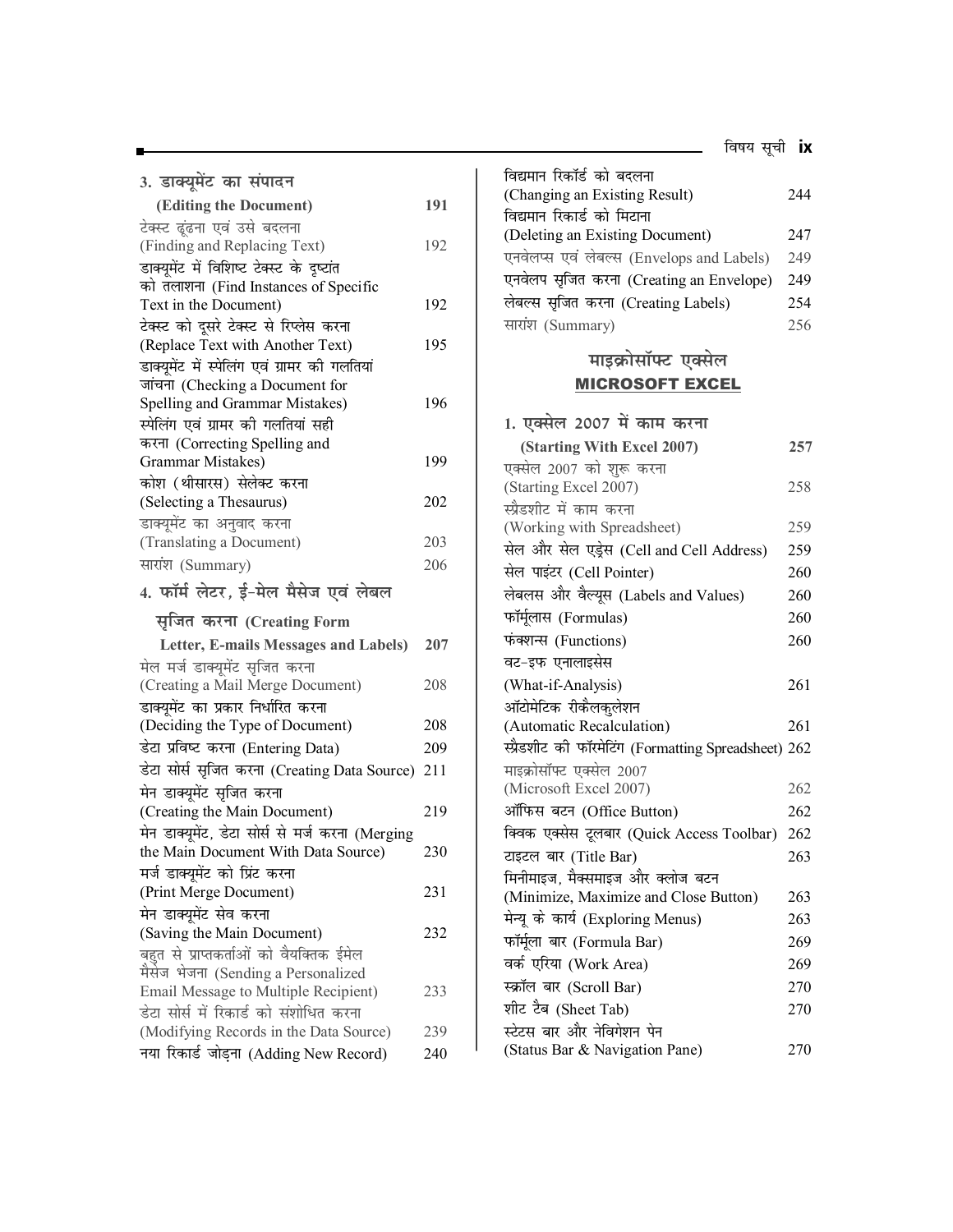#### **x** कम्प्यूटर एप्लीकेशन्स

|     | वर्कबुक को सेव करना (Sav                                                                                                                                                          |
|-----|-----------------------------------------------------------------------------------------------------------------------------------------------------------------------------------|
| 270 | विभिन्न फारमैटों में वर्कबुक व                                                                                                                                                    |
|     | (Save Workbook in Differ                                                                                                                                                          |
| 271 | वर्कशीट को पासवर्ड देना                                                                                                                                                           |
| 272 | (Assign Password to Worl                                                                                                                                                          |
|     | वर्कशीट को सामान्य बनाना                                                                                                                                                          |
|     | (Unprotect a Worksheet)                                                                                                                                                           |
|     | वर्कशीट को प्रिंटिंग के लिए                                                                                                                                                       |
|     | (Preparing Worksheet for                                                                                                                                                          |
|     | प्रिंटिंग के लिए शीर्षक, पंक्तिर                                                                                                                                                  |
| 275 | के शीर्षक और ग्रिडलाइनें जोड<br>Print Titles, Rows and Co.                                                                                                                        |
|     | Heading and Gridlines for                                                                                                                                                         |
| 277 | ब्रेक डालना (Inserting Brea                                                                                                                                                       |
|     | वर्कशीट का पूर्वालोकन करना                                                                                                                                                        |
| 279 | the Print Preview of a Wo                                                                                                                                                         |
| 281 | वर्कशीट को प्रिंट करना (Prin                                                                                                                                                      |
| 281 | सारांश (Summary)                                                                                                                                                                  |
|     |                                                                                                                                                                                   |
| 281 | 3. चार्ट और स्मार्ट आर्ट                                                                                                                                                          |
|     | (Chart and Smart Art                                                                                                                                                              |
| 282 | चार्ट का प्रकार चुनना                                                                                                                                                             |
|     | (Selecting the Chart Type)                                                                                                                                                        |
|     | कॉलम चार्ट (Column Chart                                                                                                                                                          |
|     | बार चार्ट (Bar Chart)                                                                                                                                                             |
|     | लाइन चार्ट (Line Chart)                                                                                                                                                           |
|     | पाइ चार्ट (Pie Chart)                                                                                                                                                             |
|     | स्केटर चार्ट (Scatter Chart)                                                                                                                                                      |
|     | एरिया चार्ट (Area Charts)                                                                                                                                                         |
|     | डोनट चार्ट (Doughnut Char                                                                                                                                                         |
|     | सरफेस चार्ट (Surface Chart                                                                                                                                                        |
|     |                                                                                                                                                                                   |
|     | चार्ट चुनना (Creating Chart                                                                                                                                                       |
|     | चार्ट विकल्पों की सेटिंग                                                                                                                                                          |
|     | (Setting the Chart Option)                                                                                                                                                        |
|     | चार्ट टाइटल की सेटिंग                                                                                                                                                             |
|     | (Setting the Chart Title)                                                                                                                                                         |
|     | अक्षों के टाइटल सेट करना<br>(Setting the Axes Titles)                                                                                                                             |
|     |                                                                                                                                                                                   |
|     | लीजेंड और वैल्यू (Legends:                                                                                                                                                        |
|     | वर्कशीट में चार्ट का आकार <sup>्</sup>                                                                                                                                            |
|     | बदलना (Resizing and Posi<br>the Charts in a Worksheet                                                                                                                             |
|     | चार्ट के आकार में परिवर्तन (I                                                                                                                                                     |
|     |                                                                                                                                                                                   |
|     | (Prepairing the First Excel Worksheet) 273<br>274<br>286<br>300<br>302<br>304<br>304<br>305<br>307<br>307<br>वर्कशीट का नाम बदलना (Renaming a Worksheet) 309<br>310<br>310<br>311 |

| वर्कबुक को सेव करना (Saving Workbook)         | 311 |
|-----------------------------------------------|-----|
| विभिन्न फारमैटों में वर्कबुक को सेव करना      |     |
| (Save Workbook in Different Formats)          | 311 |
| वर्कशीट को पासवर्ड देना                       |     |
| (Assign Password to Worksheet)                | 312 |
| वर्कशीट को सामान्य बनाना                      |     |
| (Unprotect a Worksheet)                       | 313 |
| वर्कशीट को प्रिंटिंग के लिए तैयार करना        |     |
| (Preparing Worksheet for Printing)            | 314 |
| प्रिंटिंग के लिए शीर्षक, पंक्तियों व कॉलमों   |     |
| के शीर्षक और ग्रिडलाइनें जोड़ना (Adding       |     |
| Print Titles, Rows and Columns                |     |
| Heading and Gridlines for Printing)           | 314 |
| ब्रेक डालना (Inserting Breaks)                | 318 |
| वर्कशीट का पूर्वालोकन करना (Viewing           |     |
| the Print Preview of a Worksheet)             | 319 |
| वर्कशीट को प्रिंट करना (Printing a Worksheet) | 319 |
| सारांश (Summary)                              | 320 |
| 3. चार्ट और स्मार्ट आर्ट                      |     |
| (Chart and Smart Art)                         | 321 |
| चार्ट का प्रकार चुनना                         |     |
| (Selecting the Chart Type)                    | 322 |
| कॉलम चार्ट (Column Chart)                     | 322 |
| बार चार्ट (Bar Chart)                         | 323 |
| लाइन चार्ट (Line Chart)                       | 323 |
| पाइ चार्ट (Pie Chart)                         | 324 |
| स्केटर चार्ट (Scatter Chart)                  | 324 |
| एरिया चार्ट (Area Charts)                     | 325 |
| डोनट चार्ट (Doughnut Charts)                  | 325 |
| सरफेस चार्ट (Surface Charts)                  | 326 |
| चार्ट चुनना (Creating Chart)                  | 326 |
| चार्ट विकल्पों की सेटिंग                      |     |
| (Setting the Chart Option)                    | 327 |
| चार्ट टाइटल की सेटिंग                         |     |
| (Setting the Chart Title)                     | 327 |
| अक्षों के टाइटल सेट करना                      |     |
| (Setting the Axes Titles)                     | 329 |
| लीजेंड और वैल्यू (Legends and Values)         | 329 |
| वर्कशीट में चार्ट का आकार और स्थान            |     |
| बदलना (Resizing and Positioning               |     |
| the Charts in a Worksheet)                    | 330 |
| चार्ट के आकार में परिवर्तन (Resizing a Chart) | 330 |